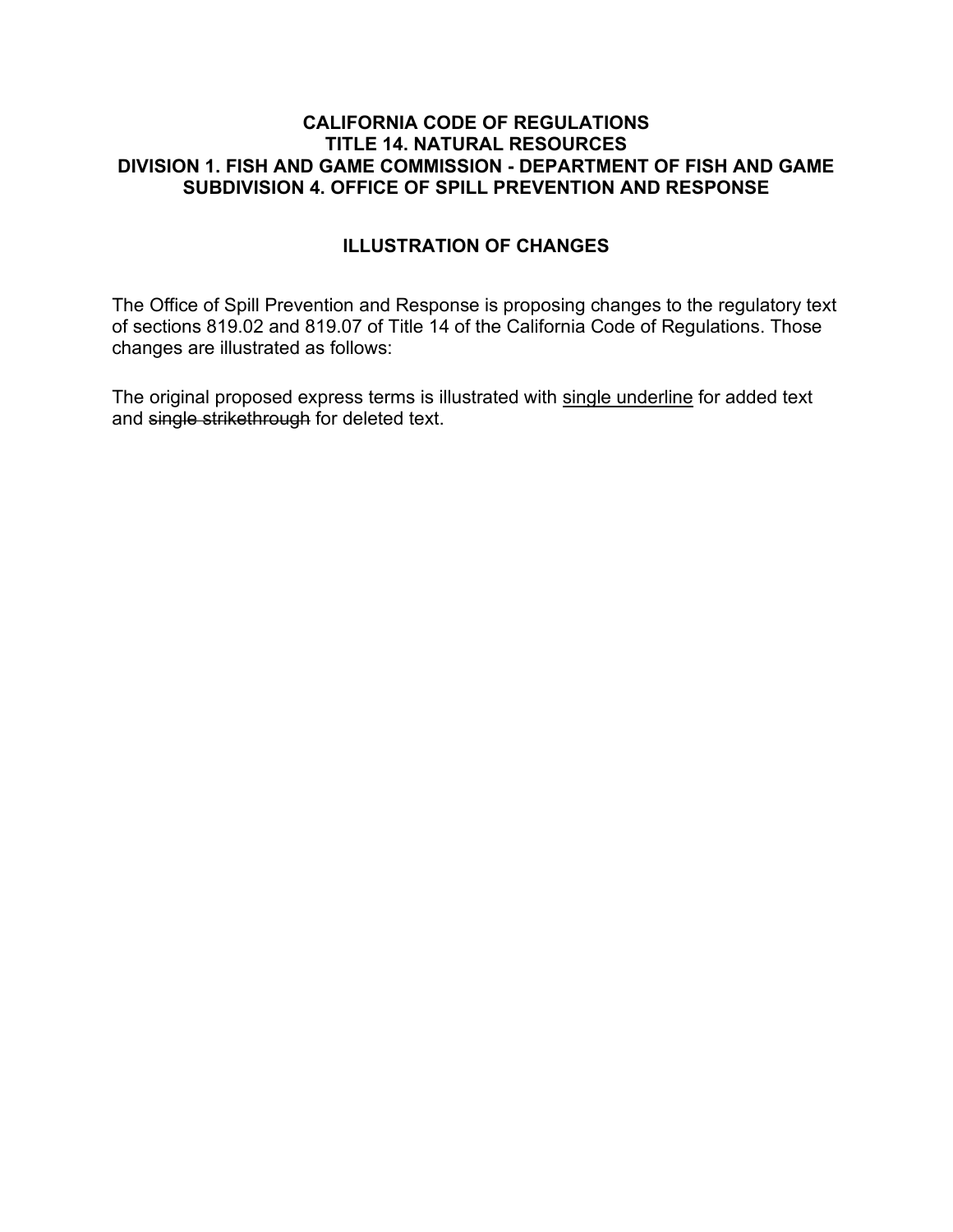# **CALIFORNIA CODE OF REGULATIONS TITLE 14. NATURAL RESOURCES DIVISION 1. FISH AND GAME COMMISSION - DEPARTMENT OF FISH AND GAME SUBDIVISION 4. OFFICE OF SPILL PREVENTION AND RESPONSE CHAPTER 3. OIL SPILL PREVENTION AND RESPONSE PLANNING SUBCHAPTER 3.5. OIL SPILL RESPONSE ORGANIZATION RATINGS**

## **§ 819.02. Oil Spill Response Organization Rating Application Content.**

(a) An individual or entity may apply for consideration as a rated oil spill response organization to provide oil spill response services and capabilities to plan holders. A written application meeting all of the applicable requirements of this section shall be delivered in person, by mail, or by e-mail to the following:

Department of Fish and Wildlife Office of Spill Prevention and Response (OSPR) Attn: Preparedness Branch 1700 K Street, Suite 250P.O. Box 944209 Sacramento, CA 9581194244-2090 E-mail: osro@wildlife.ca.gov

(b) All applicable information in this subsection and subsections (c), (d), (e) and (f) is required before an application will be considered complete and reviewed by the Administrator:

(1) The oil spill response organization's name, contact person, mailing and physical address, e-mail address, facsimile and telephone numbers;

(2) All subcontractor company names (if applicable), contact person, mailing and physical addresses, e-mail address, facsimile and telephone numbers;

(3) List of plan holders contracted with;

(4) For the previous two years from the date of the application, documentation of California oil spills responded to or California equipment deployment drills participated in, including personnel and equipment used;

(5) An organizational diagram depicting the oil spill response organization's response organization and management or command structure;

(6) A description of the roles, responsibilities and method to integrate the oil spill response organization with an incident command system or a unified command as required by Title 8, California Code of Regulations, section 5192(q)(3)(A).;

(7) For each type of service, identify the types of oil to which the oil spill response organization is willing and able to respond; and

(8) A description of the oil spill response organization's communications equipment, to include: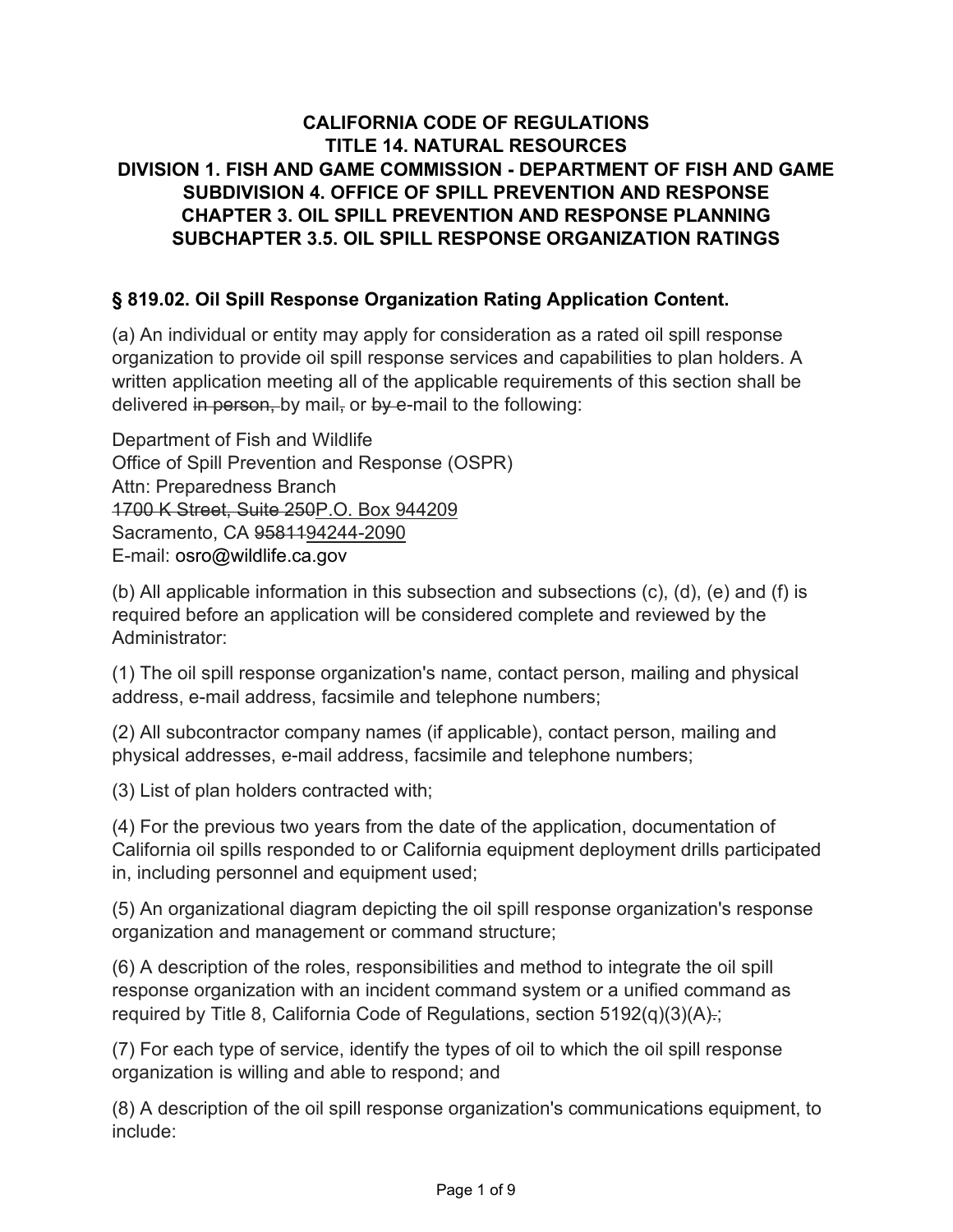- (A) The amount and type of equipment;
- (B) The frequencies to be used; and
- (C) The number of certified operators.
- (c) Response Resources Equipment and Personnel

The application shall include the applicable information for each area contingency plan or response planning area. The application shall indicate whether the response resources are OSRO-owned and controlled (as defined in section 790) or subcontracted (including subcontractor's name). The application shall also indicate whether the response resources are dedicated or non-dedicated (as defined in section 790 and described in 819.04(a)). The application shall include the following information for onwater and terrestrial response resources, as applicable, including the stored location for each item, but not limited to:

- (1) A description of the boom to include:
- (A) Total lengths of boom by type;
- (B) Manufacturer name and model;
- (C) Freeboard and draft;
- (D) Connector type;
- (E) Intended operating environments; and
- (F) Associated anchoring systems.
- (2) A description of the skimmers or skimming system, to include:
- (A) Total number of skimmers by type;
- (B) Skimmer manufacturer name and model;

(C) Intended skimmer operating environments, including water current;

(D) Skimmer type by design (i.e., stationary, advancing, self-propelled, stationary/advancing);

(E) Compataibility of the skimmer, pump, power source, and hoses;

- (F) Skimmer manufacturer's nameplate capacity;
- (G) Effective Daily Recovery Capacity (EDRC);

(H) Storage capacity of the skimming system (e.g., dracones, tank barges, portable liquid storage tanks, etc.), and pump rate for off-loading on-board storage;

(I) For each vessel with built-in or on-board skimming capability, provide the details outlined above in (A) thru (H), as applicable; and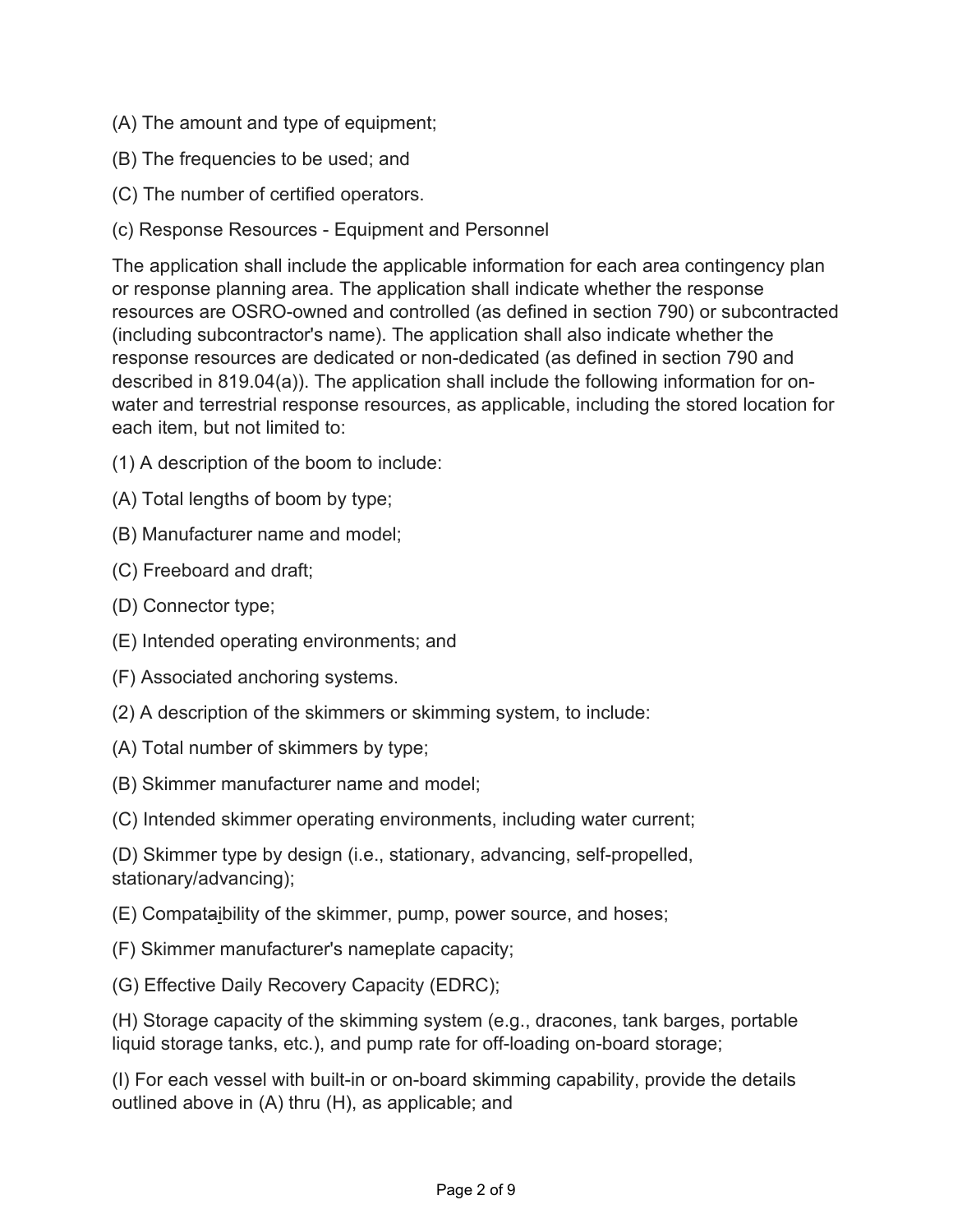(J) For each vacuum truck, provide the details outlined above in (A) thru (H), as applicable, as well as the license number of the truck.

(3) A description of all vessels used for response efforts, to include:

(A) Vessel name, registration number, and International Maritime Organization (IMO) number, as applicable;

(B) Vessel length, width, and draft;

(C) Vessel type by design;

(D) Intended response use or purpose for the vessel, and the operating environments;

(E) Towing capability and capacity;

(F) Horsepower;

(G) Amount of boom on board;

(H) Amount of on-board storage for recovered liquids;

(I) Pump rate for off-loading on-board storage; and

(J) Applicable design limits, including suitability for different types of oils, operating environments as related to adverse weather, and draft.

(4) A description of any barge and its on-board portable or fixed tanks, to store recovered oil and liquids, to include:

(A) Vessel name;

(B) Official number;

(C) Length/beam/draft; and

(D) Maximum capacity.

(5) For terrestrial containment and recovery, a description of all equipment including, but not limited to:

(A) Backhoes;

(B) Bulldozers;

(C) Vacuum trucks, including size and storage capacity;

(D) Portable or fixed storage tanks, including maximum capacity;

(E) Hydraulic cranes including manufacturer name, size and type; and

(F) Pumps including size, type and pump rate.

(6) For shoreline protection, a description of the boom, anchoring systems, vessels, skimmers, special equipment, trained personnel, and other response resources identified for each site or strategy in the "Protect by Hour" time frames in the Shoreline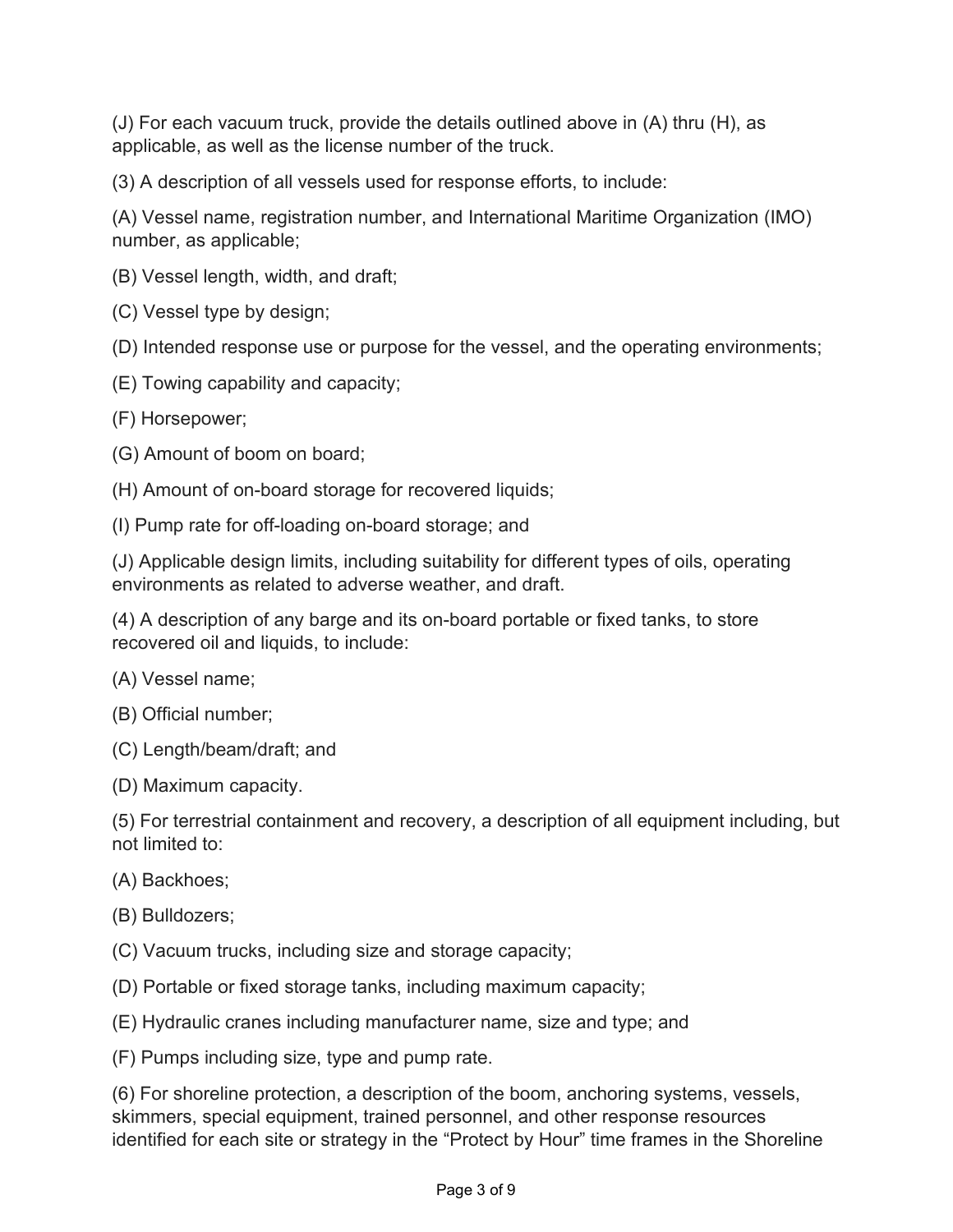Protection Tables (as defined in section 790, and posted on the Office of Spill Prevention and Response website).

(7) Equipment inspections and maintenance must be documented and the records maintained for three years. The location of the records must be noted in the application, and all records must be available for review during verification inspections conducted by the Office of Spill Prevention and Response.

(8) For any equipment not located within the area contingency plan or response planning area for which a rating is sought, the applicant shall provide attestation that the equipment is transportable and available for use within the rating time period.

(9) Equipment shall be listed only if it is in fully operable condition. Future equipment, ordered but not yet delivered and fully operable, may be listed, but it must be listed and identified separately with its date of availability indicated.

(10) Personnel

For all personnel identified as a response resource, the application shall include the following for each area contingency plan or response planning area in which a rating is requested:

(A) The number of personnel that are to be utilized for response efforts within the first six hours of a spill, their assignments during spill response, whether they are dedicated or non-dedicated response resources, and whether they are OSRO-owned and controlled or are subcontracted personnel. A list matching trained personnel by name to the equipment type and the response services offered shall be made available for review during verification inspections by the Office of Spill Prevention and Response;

(B) The plan for mobilization of personnel including cascading additional personnel, and estimated time of mobilization;

(C) A list of the training and qualifications required for each spill response assignment including:

1. All appropriate state and federal safety and training requirements, including the California Department of Industrial Relations, Division of Occupational Safety and Health (Cal-OSHA) requirements for Hazardous Operations and Emergency Response, and the requirements under Title 8, California Code of Regulations, section 5192;

2. The number of trained supervisors and laborers, and the types of training received;

3. The procedures for training personnel;

4. The timelines for mobilizing and training additional response personnel not under contract; and

5. A statement by the oil spill response organization certifying that all personnel within a job category or for specific equipment use have the requisite training and qualifications for their assignment during spill response.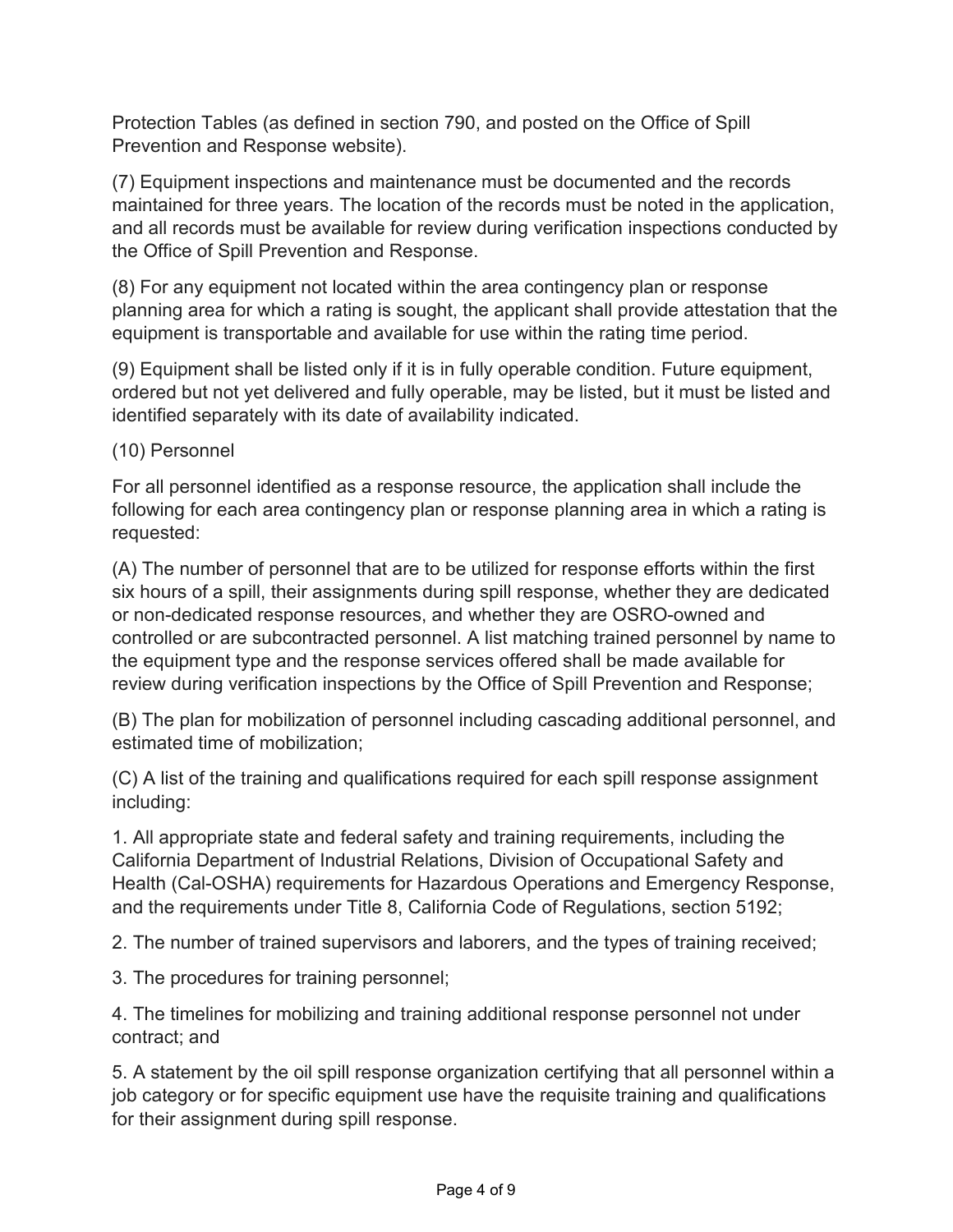(D) Documentation of training and qualifications shall be maintained by the oil spill response organization and shall be made available to the Administrator upon request.

(d) Subcontracted Response Resources

If response resources that form the basis for a rating are under contract from another party, and if the information required in this subsection is not listed elsewhere, the following information is required in the application:

(1) On-scene deployment time frames by area contingency plan or response planning area, as applicable, and operating environments.

(2) Evidence of a valid contract from each company that is providing the contracted resources. The evidence shall include, but not be limited to, the following:

(A) The name of the company providing the resources (subcontractor);

(B) A complete listing and storage location of the specific resources being provided;

(C) The time frame for which the agreement is valid;

(D) Any limits on the availability of resources; and

(E) A signed letter from the subcontractor by an authorized individual, to the oil spill response organization stating the following:

"The information provided regarding [subcontractor] response equipment and personnel is factual and correct to the best of my knowledge and belief. I agree to allow Office of Spill Prevention and Response personnel access to my facility and records for the purpose of verifying the information contained in the rating application in which my assets are listed. I agree to participate in announced and unannounced drills as set forth in section 819.03 of Title 14 of the California Code of Regulations, to verify any or all of the information regarding the response resources contained in my rating application."

(3) Any drill or inspection of subcontracted response resources shall be coordinated with the oil spill response organization whose application contains the subcontracted response resources.

(4) If any on-water subcontracted response resources are relied upon for the first six hours, then those subcontracted response resources must be dedicated response resources, and indicated as subcontracted dedicated response resources in the application pursuant to subsection (c).

(e) Service-Specific Information

The application for a rating must include the following:

(1) A list of the area contingency plans or response planning areas within which response services are being offered. Include for each area: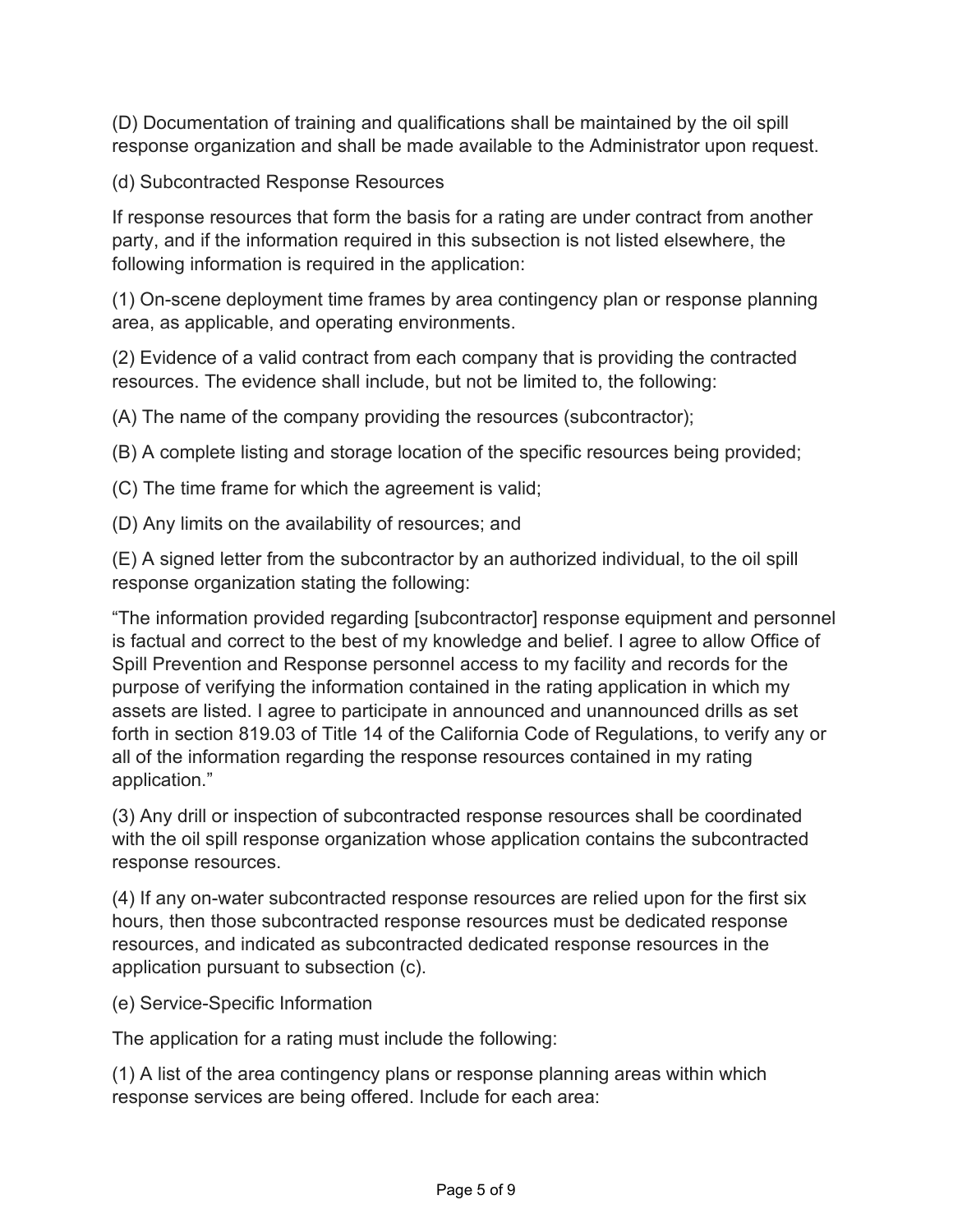(A) The response services being offered (i.e., containment, on-water or terrestrial recovery, storage, and shoreline protection);

(B) Estimated time frames to deploy response resources on-scene for each service;

(C) The operating environments for the response services, as applicable, minimum operating depth, and currents or flow for vessels, skimmers, and containment boom; and

(D) The requested rating, as described in subsection 819.04(a).

(2) For each rating (as described in section 819.04) and for each response service offered, a written plan of operations or a narrative describing the call-out of the response resources within each area contingency plan or response planning area of response coverage. The plan of operations or narrative may be limited to the time frames described in section 819.04(a)(1). The description shall account for seasonal environmental conditions that may be reasonably anticipated that would hinder response efforts.

In addition, the application may include a written general plan to acquire response resources beyond these time frames.

(3) A description of the systems approach (as defined in section 790) for the response services offered in a narrative format for the equipment listed in subsection (b) of this section. The narrative shall include, but not be limited to:

(A) For all boom or containment:

1. A description of how containment equipment, including boom, is transported and the method of deployment.

(B) For all skimmers (including vacuum trucks and vessel of opportunity skimming systems):

1. A description of how the skimmer is deployed and operated.

2. A description of how the skimmer is transported.

(C) For all vessels (oil spill response organization owned vessels, and subcontracted vessels):

1. A description of how the vessel is transported.

2. A description of the type of spill response service the vessel is primarily to be used for (e.g., skimming, towing boom, boom deployment).

(D) For all recovered oil and liquid storage:

1. A description of how recovered oil is transported to and from storage.

(E) For heavy equipment:

1. A description of how the equipment is transported and deployed, if applicable.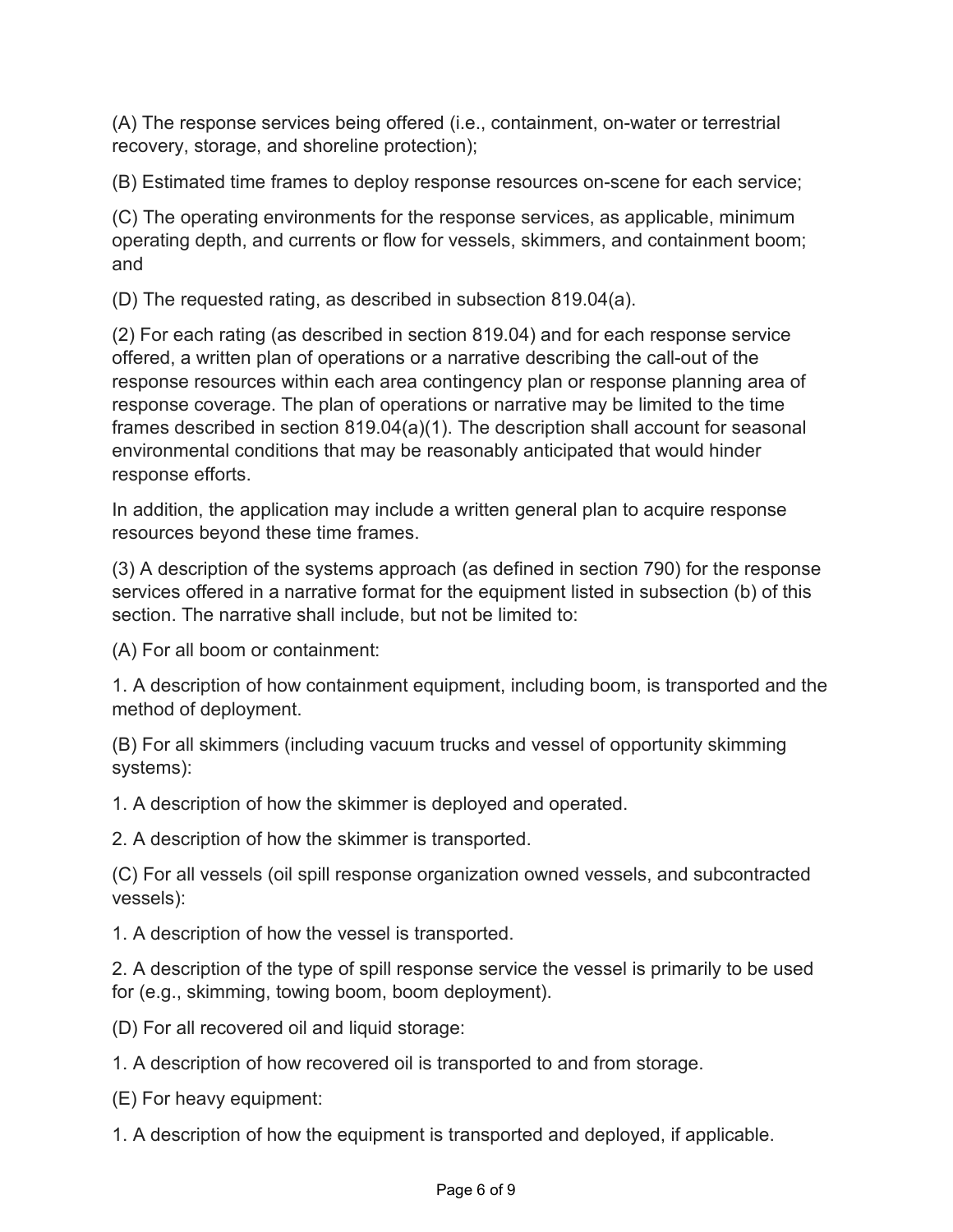(4) For shoreline protection services, the following information shall be submitted with the application:

(A) Sensitive site name and its strategy or site number, or plan holder identified site;

(B) The "Protect by Hour" time frames in the Shoreline Protection Tables, for the site for which the rating is sought (expected time of impact);

(C) Expected time of arrival and deployment of response resources; and

(D) The minimum amount of boom, anchoring systems, vessels, skimmers, special equipment, trained personnel, and other resources identified for each site or strategy in the "Protect by Hour" time frames in the Shoreline Protection Tables. Dedicated equipment must be identified.

(E) A description of how the shoreline protection response resources are transported and deployed.

### (f) Attestation

The application shall contain the following language, signed and dated by an authorized representative of the oil spill response organization:

"The information provided regarding response equipment and personnel is factual and correct to the best of my knowledge and belief. I agree to allow Office of Spill Prevention and Response personnel access to my facility and equipment, prior and subsequent to receiving a rating, for the purpose of verifying the information contained in this application. I understand that all response resources identified for rating purposes are subject to verification visits. I agree to participate in announced and unannounced drills as set forth in section 819.03 of Title 14 of the California Code of Regulations, to verify any or all of the information contained in this application, prior and subsequent to receiving a rating."

### (g) Confidentiality

(1) An oil spill response organization rating applicant may designate proprietary information in the application to be kept confidential. Additionally, an oil spill response organization rating applicant may designate, including any reports or studies prepared or submitted pursuant to any oil spill response organization rating requirements as proprietary information, by following the process described in section 790.3 of chapter 1.

(2) Each instance of information designated as confidential must be clearly identified as proprietary, and cite the specific legal authority for each designation. Generic assertions or nonspecific designations will not be accepted or recognized. The Administrator will make a determination regarding which information may be considered confidential and redacted from any copy of the application that is made available for public review.

(3) If an oil spill response organization rating applicant designates information as confidential, two different copies of the application must be submitted as follows:

(A) One copy must contain the confidential information. This application will be utilized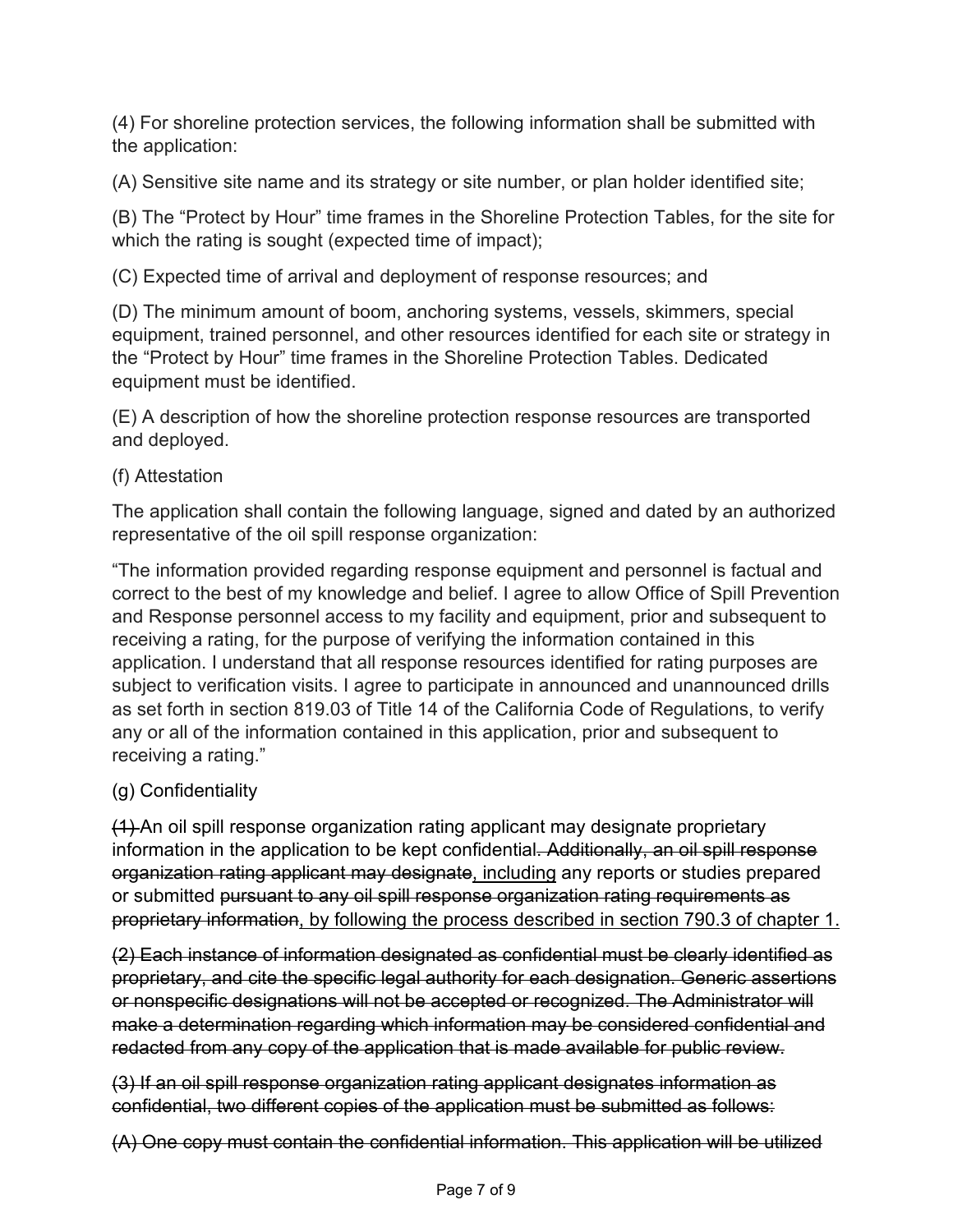in the review and rating process; and

(B) One copy must be submitted with the confidential information redacted. This copy will be available for public review. This application must contain sufficient information in place of the redacted information so that any individual reviewing the application will understand all the elements of the application.

Note: Authority cited: Sections 8670.7.5, 8670.28 and 8670.30, Government Code. Reference: Sections 8670.10, 8670.19, 8670.28 and 8670.30, Government Code.

### **§ 819.07. Reconsideration and Hearing Procedures.**

(a) Request for Reconsideration Procedures

(1) A person may request reconsideration of a modification, suspension, revocation, or denial if that person is one of the following:

(A) An applicant for an oil spill response organization rating or renewal who has received written notice of denial; or

(B) An oil spill response organization who has had a rating modified, suspended, or revoked.

(2) A request for reconsideration shall meet the following criteria:follow the process described in section 790.5 of chapter 1.

(A) Any request for reconsideration must be in writing, signed by the person requesting reconsideration or by a legal representative of that person, and must be submitted to the Administrator.

(B) The request for reconsideration must be received by the Administrator within 15 business days of the date of notification of the decision.

(C) The request for reconsideration shall state the reasons for the reconsideration, including presenting any new information or facts pertinent to the issues raised by the request for reconsideration.

(3) The Administrator shall notify the oil spill response organization of his or her decision within 15 business days of the receipt of the request for reconsideration. This notification shall be in writing and shall state the reasons for the decision. The notification shall also provide information concerning the right to a hearing and the procedures for requesting a hearing.

#### (b) Hearing Procedures

The oil spill response organization may, within 15 business days after receipt of notice that reconsideration has been denied, request a hearing in writing.

(1) Any hearing required under this subchapter shall be conducted by an independent hearing officer according to the procedures specified in Government Code section 11500 et. seq. (Administrative Adjudication: Formal Hearing) and shall be scheduled as expeditiously as possible.